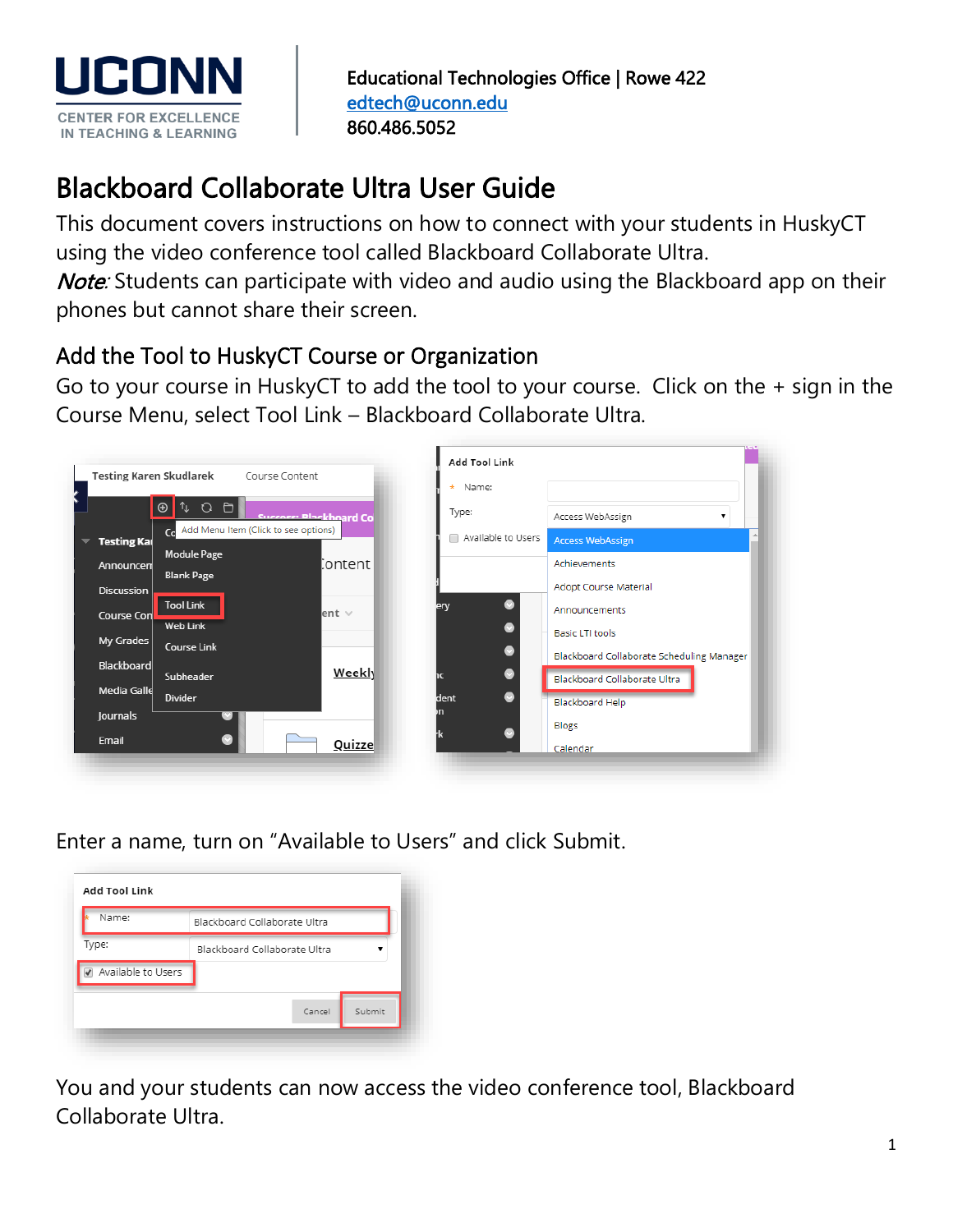

## Using the Course Room

The tool comes with a Course Room which is always available. When you or your students click on the tool, you'll see the Course Room. You can connect to it by clicking on the ellipses (three dots) to the right of the room and click "Join Course Room".

| Sessions | $\oslash$                                                                          |
|----------|------------------------------------------------------------------------------------|
|          | $\Theta$                                                                           |
|          | 9 Join Course Room                                                                 |
|          | Anonymous dial in:<br>$\widehat{\mathscr{C}}$<br>+1-571-392-7650 PIN: 658 916 1043 |
|          | Edit settings                                                                      |
|          | 图 View reports                                                                     |
|          | Copy guest link                                                                    |
|          | d Lock course room                                                                 |
|          |                                                                                    |

By default, the instructor can present their screen, but the students cannot. If students need to present their screens, it's recommended to add a new Collaborate Session.

### Creating a New Session

To create a new Session, click on the tool, click Create Session and complete the required fields.

| Blackboard Collaborate Ultra                                  |
|---------------------------------------------------------------|
|                                                               |
| Testing Karen Skudlarek - Course Room<br>Unlocked (available) |
| Create Session                                                |
|                                                               |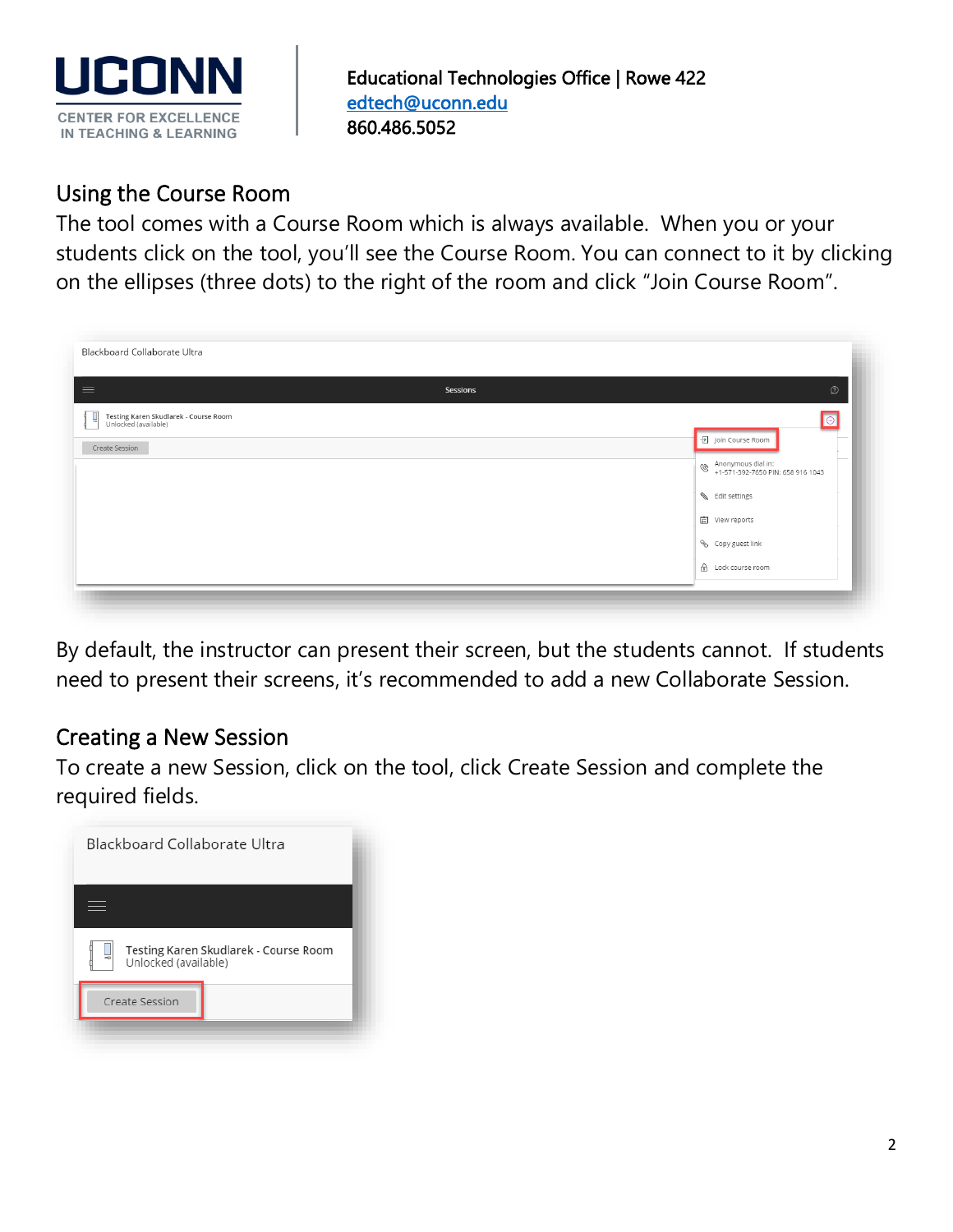

 Enter a name. A guest link is then automatically added. The default role is Participant, but if you want a Guest Speaker to join you, you may want to change it to Presenter.

| Office Hours                     |                                   |   |
|----------------------------------|-----------------------------------|---|
| $\overline{\Theta}$ Join session |                                   |   |
| Anonymous dial in:               |                                   |   |
|                                  | +1-571-392-7650 PIN: 792 650 8852 |   |
| <sup>⑧</sup> Dial In             |                                   |   |
| $\sqrt{G}$ Guest access          |                                   |   |
| Guest role                       | <b>Guest link</b>                 |   |
| Participant                      | https://us.bbcollab.cc            | n |
| Participant                      |                                   |   |
| Presenter                        |                                   |   |
| Moderator                        |                                   |   |

Enter the start/end dates and times. You can setup a recurring session by clicking on "Repeat Session."

| 3/9/20             | m                     | 11:00 AM | P |
|--------------------|-----------------------|----------|---|
| End                |                       |          |   |
| 3/9/20             | m                     | 12:00 PM | P |
|                    | No end (open session) |          |   |
| Repeat session     |                       |          |   |
|                    |                       |          |   |
| <b>Early Entry</b> |                       |          |   |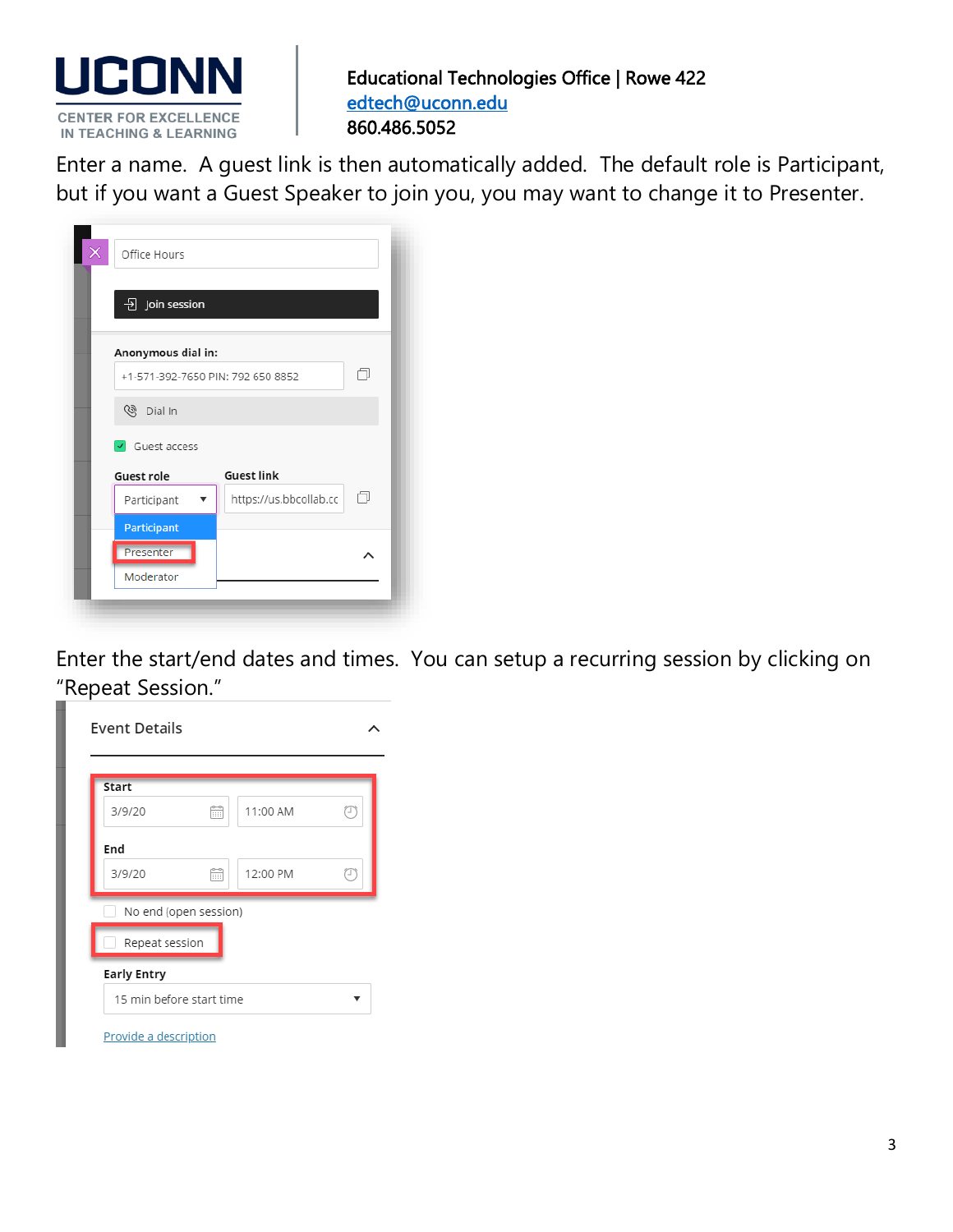

 There are other settings you can configure, for instance, you can change the Default Attendee Role to Presenter or "Allow recording downloads" if you want you or your students to be able to download the recorded sessions.

| <b>Event Details</b>                                                     |
|--------------------------------------------------------------------------|
| <b>Session Settings</b>                                                  |
| <b>Default Attendee Role</b><br>Participant                              |
| Recording<br>Allow recording downloads                                   |
| Anonymize chat messages                                                  |
| <b>Moderator permissions</b><br>Show profile pictures for moderator only |
| Participants can:                                                        |
| $\overline{\smash{\checkmark}}$ Share audio<br>√ Share video             |
| $\vee$ Post chat messages                                                |
| Draw on whiteboard and files<br><b>Enable session telephony</b>          |
| I Allow attendees to join the session using<br>a telephone               |
| <b>Private Chat</b>                                                      |
| Participants can only chat privately with<br>moderators                  |
| Moderators supervise all private chats                                   |

Click Save when you've finished setting up the session. Then direct your students to that session when you want to meet.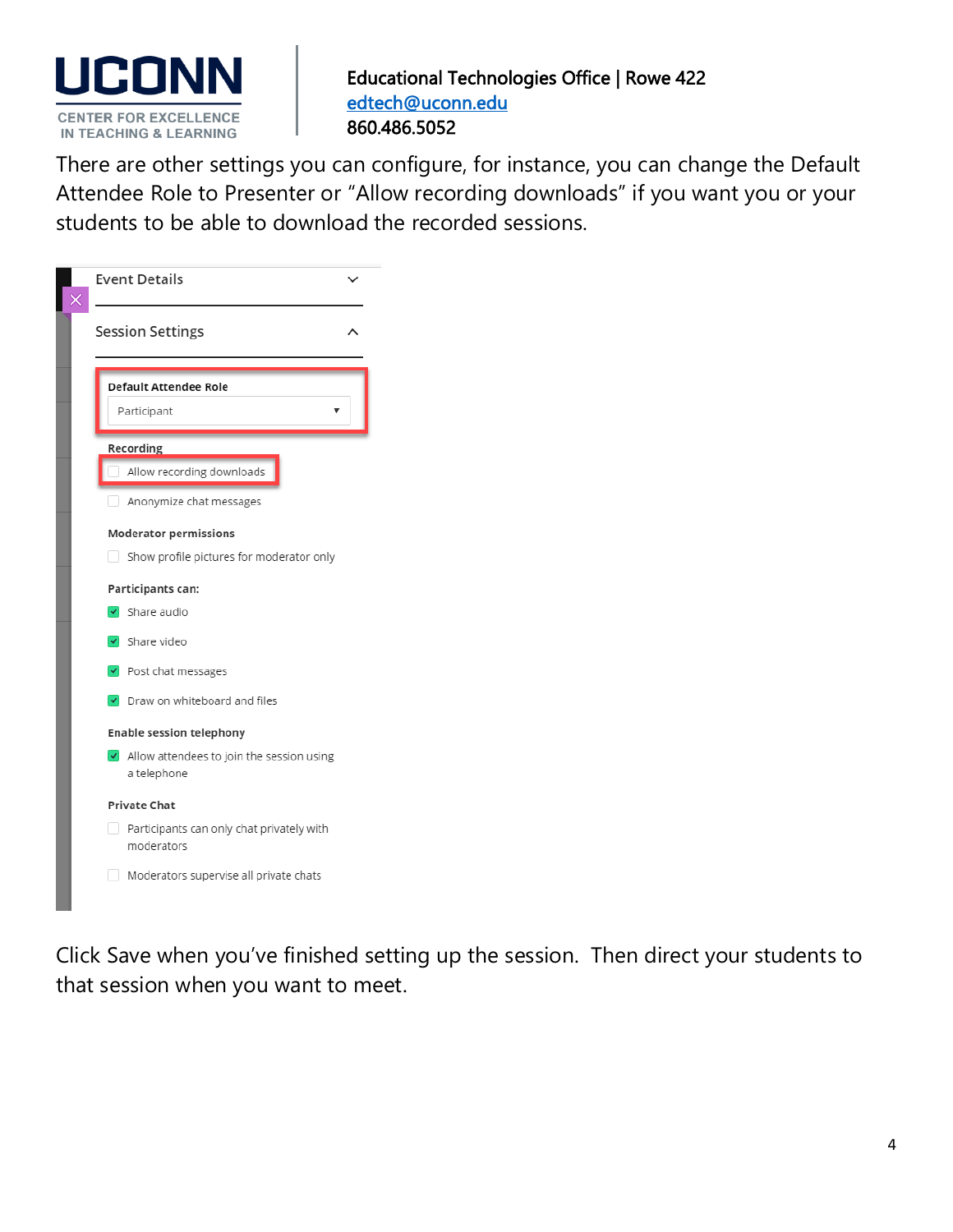

## Joining a Session

When you or your students join a session, you'll be prompted to turn on your audio and video by clicking the icons at the bottom of the screen. You will need to enable access to your microphone and camera in the browser. You should be prompted for this the first time you use Collaborate.



## Managing the Session

There are two menus in Collaborate Ultra.

Session Menu (Top left)

Collaborate Panel Menu (Bottom right)

### The Session Menu

The Session Menu is where the instructor can Start Recording, has a phone number that a participant can use to call in if they don't have a microphone or speaker, or leave the session. If you record in the Course Session, stop recording it, or else it will continue to record even after you leave.

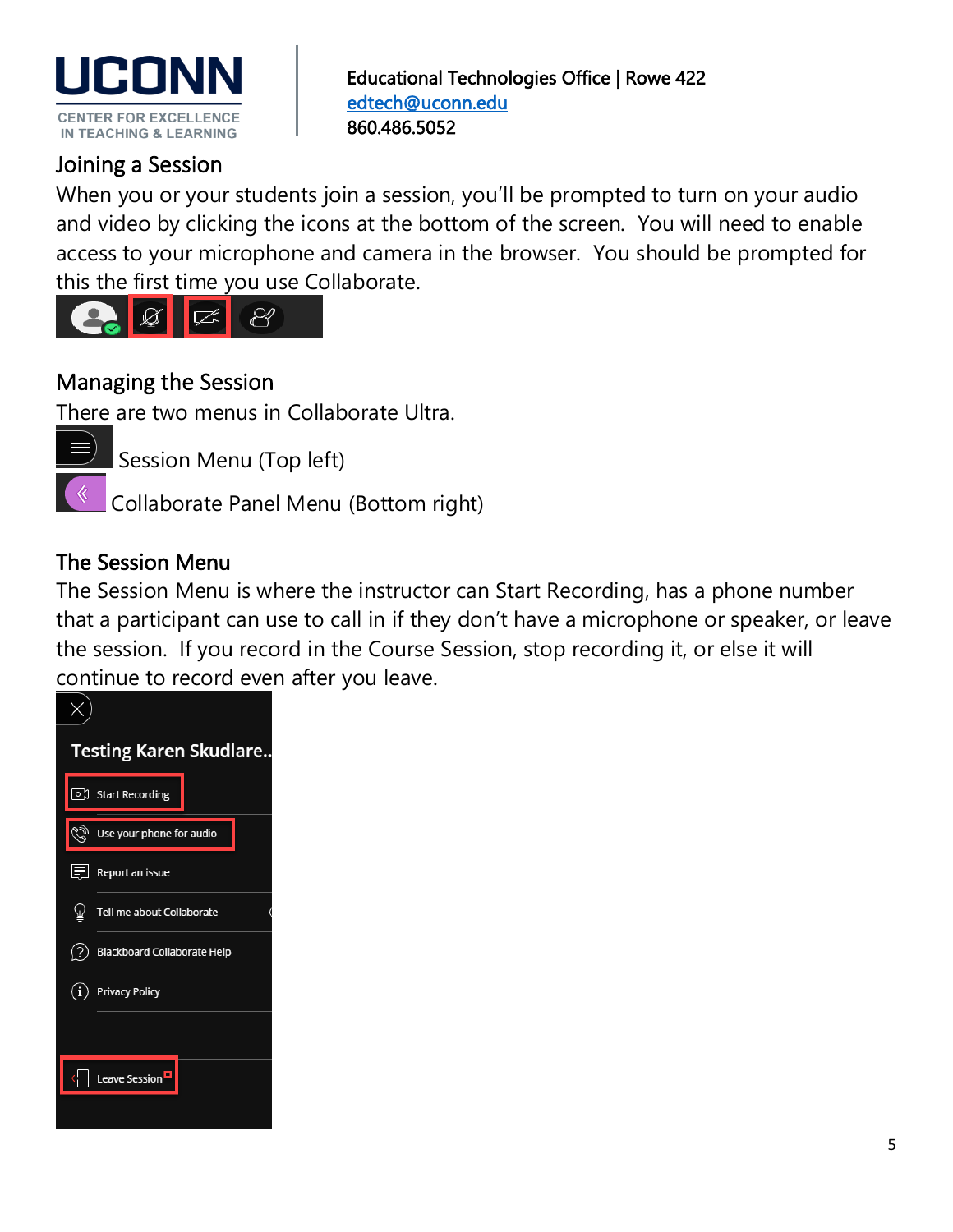

### The Collaborate Panel Menu

The Collaborate Menu is where you can chat with participants, manage the participants (mute microphones, etc.), share content, and change your settings (microphone and camera).



Chat: You can chat with Everyone or selected Participants.

Participants: You can mute microphones, send a chat message, make presenter. Share Content: Share your desktop, applications, create breakout sessions, etc. Settings: Setup audio and video and other settings.

You can lock the Participant Panel by clicking on the three lines above the Participants icon.

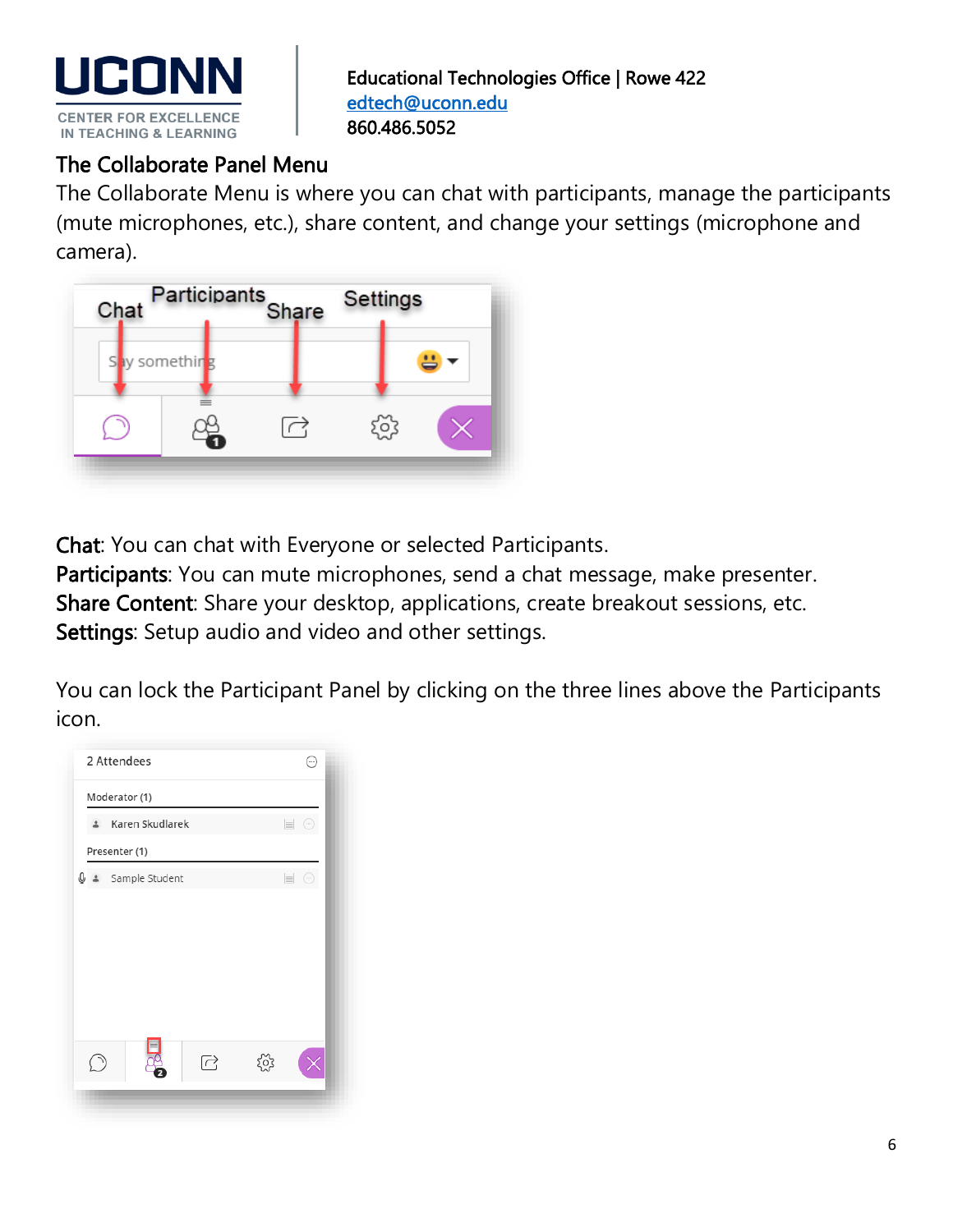

**HOLD TEARS**<br>Hold that click and move it to the left and release it where it says, "Drop panel here."

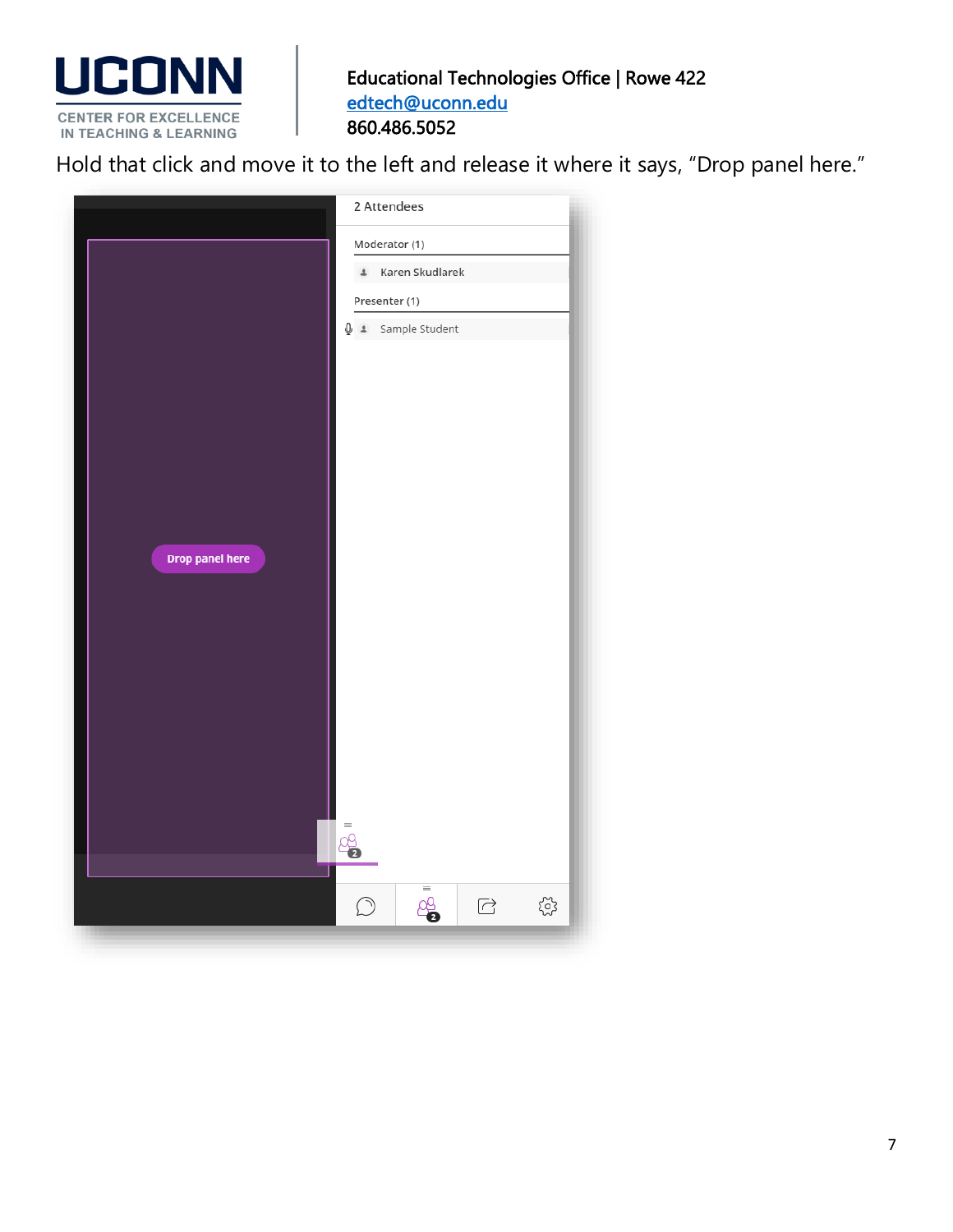

 When you're sharing content, you can stop sharing it by clicking on the stop button in the Share Content panel.

| G            | Primary Content<br>Share Blank Whiteboard     |  |
|--------------|-----------------------------------------------|--|
| ΠC           | Share Application/Screen                      |  |
|              | You are sharing an application<br>Share Files |  |
|              | Secondary Content                             |  |
| <b>n n n</b> | Polling                                       |  |
|              | Timer                                         |  |
| Interact     |                                               |  |
|              | Breakout Groups                               |  |

If you use Breakout Groups, as the instructor you can move from group to group to check on them and see how they're doing. When you start a session, breakout groups are automatically created by Collaborate, you can move students around as needed. Then Follow the prompts to start and stop a breakout session.

When you're finished, click on the Session Menu (upper left) and click on "Leave Session."